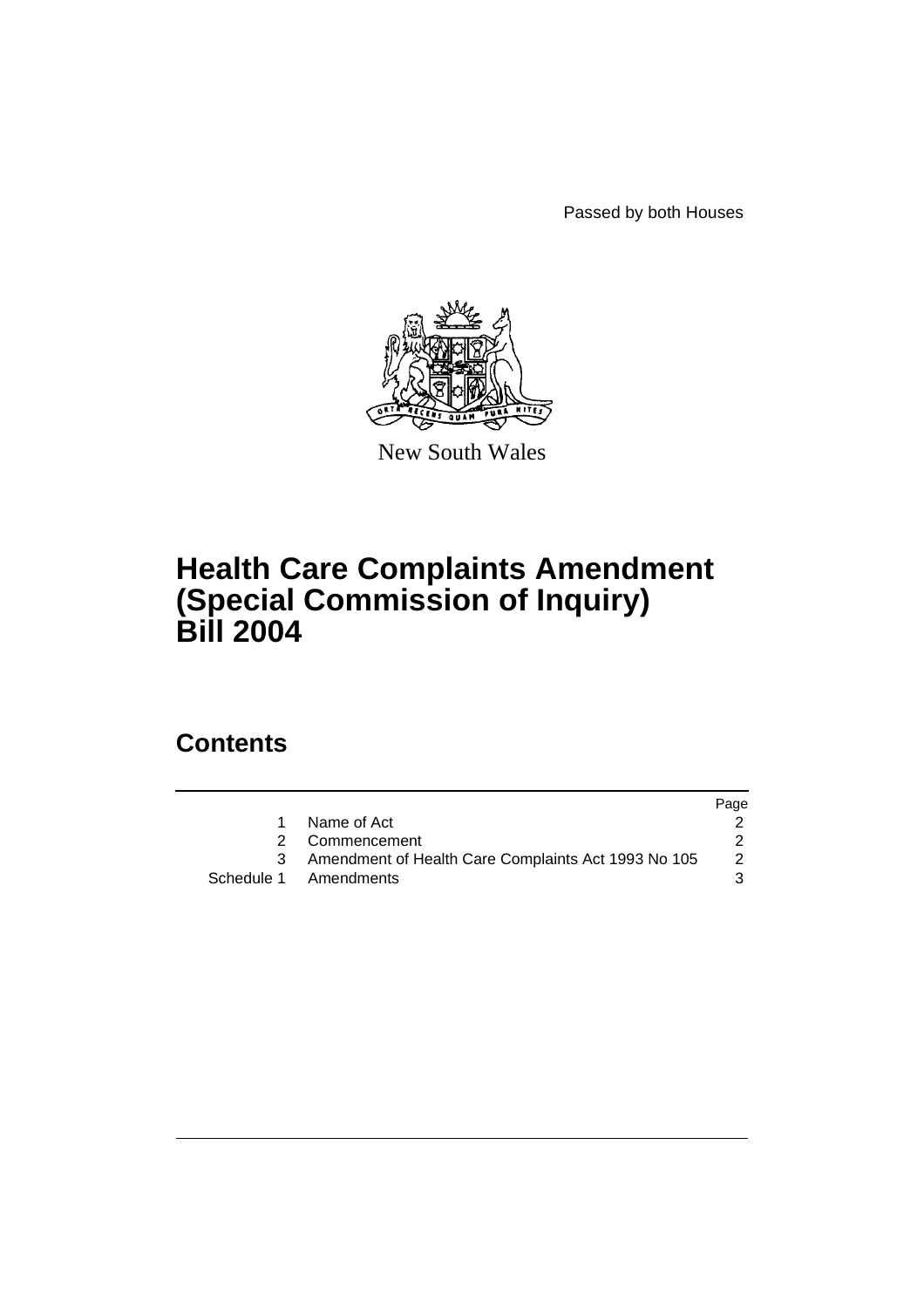*I certify that this PUBLIC BILL, which originated in the LEGISLATIVE ASSEMBLY, has finally passed the LEGISLATIVE COUNCIL and the LEGISLATIVE ASSEMBLY of NEW SOUTH WALES.*

> *Clerk of the Legislative Assembly. Legislative Assembly, Sydney, , 2004*



New South Wales

# **Health Care Complaints Amendment (Special Commission of Inquiry) Bill 2004**

Act No , 2004

An Act to amend the *Health Care Complaints Act 1993* to facilitate investigations and prosecutions arising from the Special Commission of Inquiry concerning Campbelltown and Camden Hospitals.

*I have examined this Bill, and find it to correspond in all respects with the Bill as finally passed by both Houses.*

*Chairman of Committees of the Legislative Assembly.*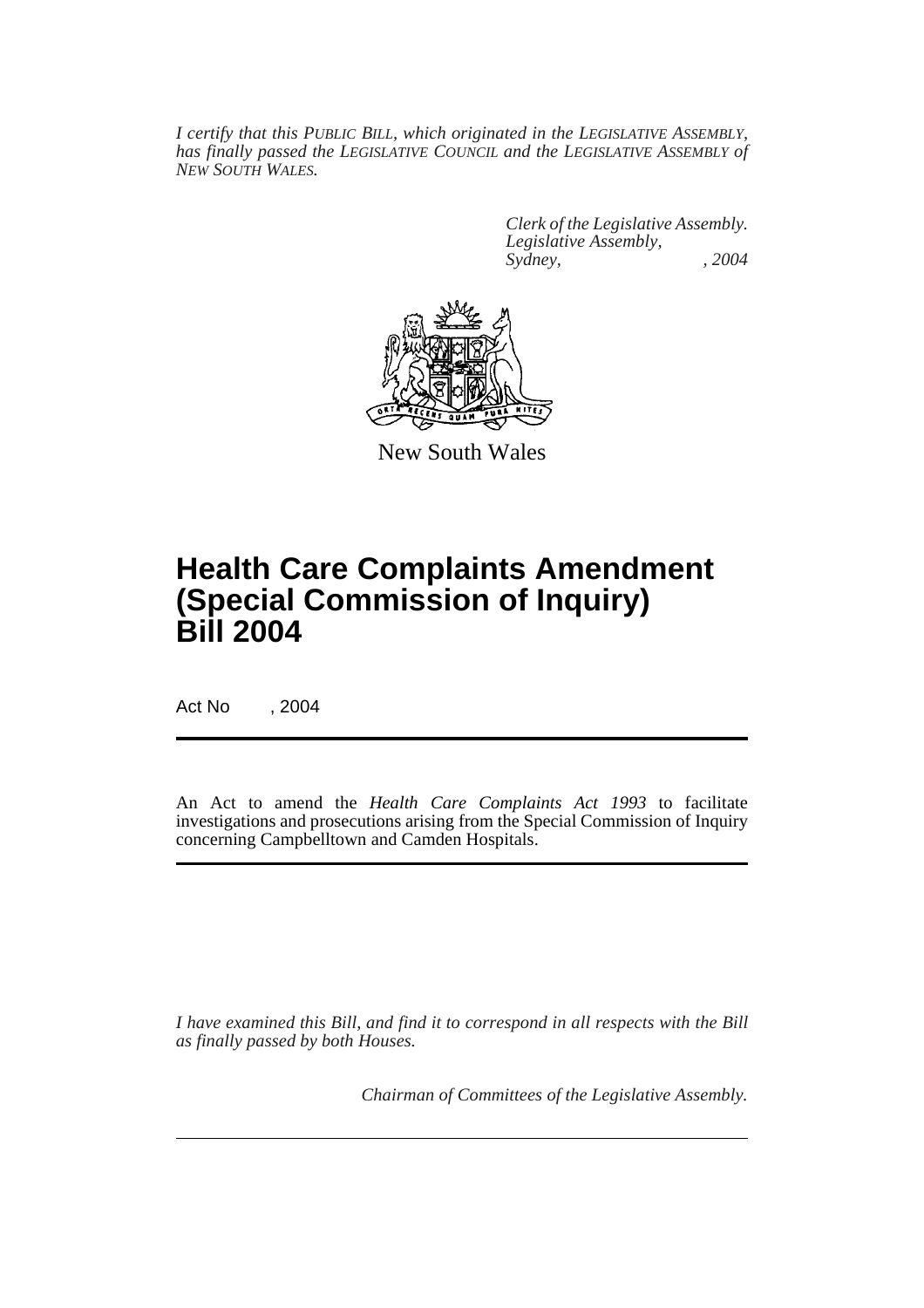### **The Legislature of New South Wales enacts:**

## **1 Name of Act**

This Act is the *Health Care Complaints Amendment (Special Commission of Inquiry) Act 2004*.

### **2 Commencement**

This Act commences on the date of assent.

## **3 Amendment of Health Care Complaints Act 1993 No 105**

The *Health Care Complaints Act 1993* is amended as set out in Schedule 1.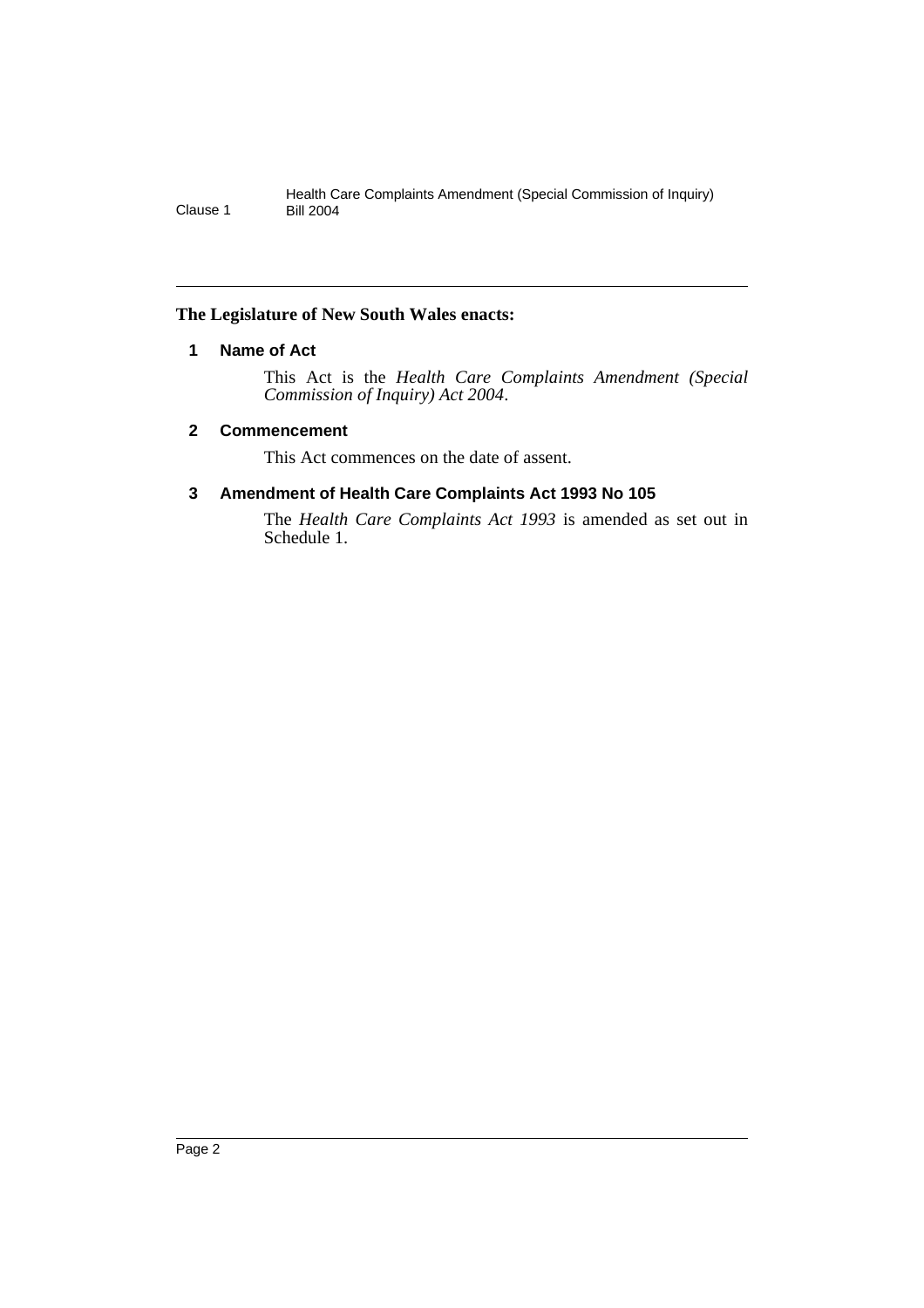Amendments **Schedule 1** and the set of the set of the set of the set of the set of the set of the set of the set of the set of the set of the set of the set of the set of the set of the set of the set of the set of the set

(Section 3)

## **Schedule 1 Amendments**

**[1] Section 105**

Insert after section 104:

**105 Special provisions relating to Walker Special Commission of Inquiry**

Schedule 5 has effect.

### **[2] Schedule 5**

Insert at the end of the Act:

# **Schedule 5 Special provisions relating to Walker Special Commission of Inquiry**

(Section 105)

### **1 Definitions**

In this Schedule:

*disciplinary body* means a person or body (including a professional standards committee) established under a health registration Act that has the power to discipline a health practitioner or to suspend or cancel (by whatever means) the registration of a health practitioner.

*HCCC* means the Health Care Complaints Commission constituted under this Act.

*impairment assessment body* means a person or body established under a health registration Act to assess whether a health practitioner is suffering from any impairment and to make recommendations accordingly (such as an Impaired Registrants Panel under the *Medical Practice Act 1992*).

*professional assessment body* means a person or body established under a health registration Act to assess and report on the professional performance of a health practitioner (such as a Performance Review Panel under the *Medical Practice Act 1992*).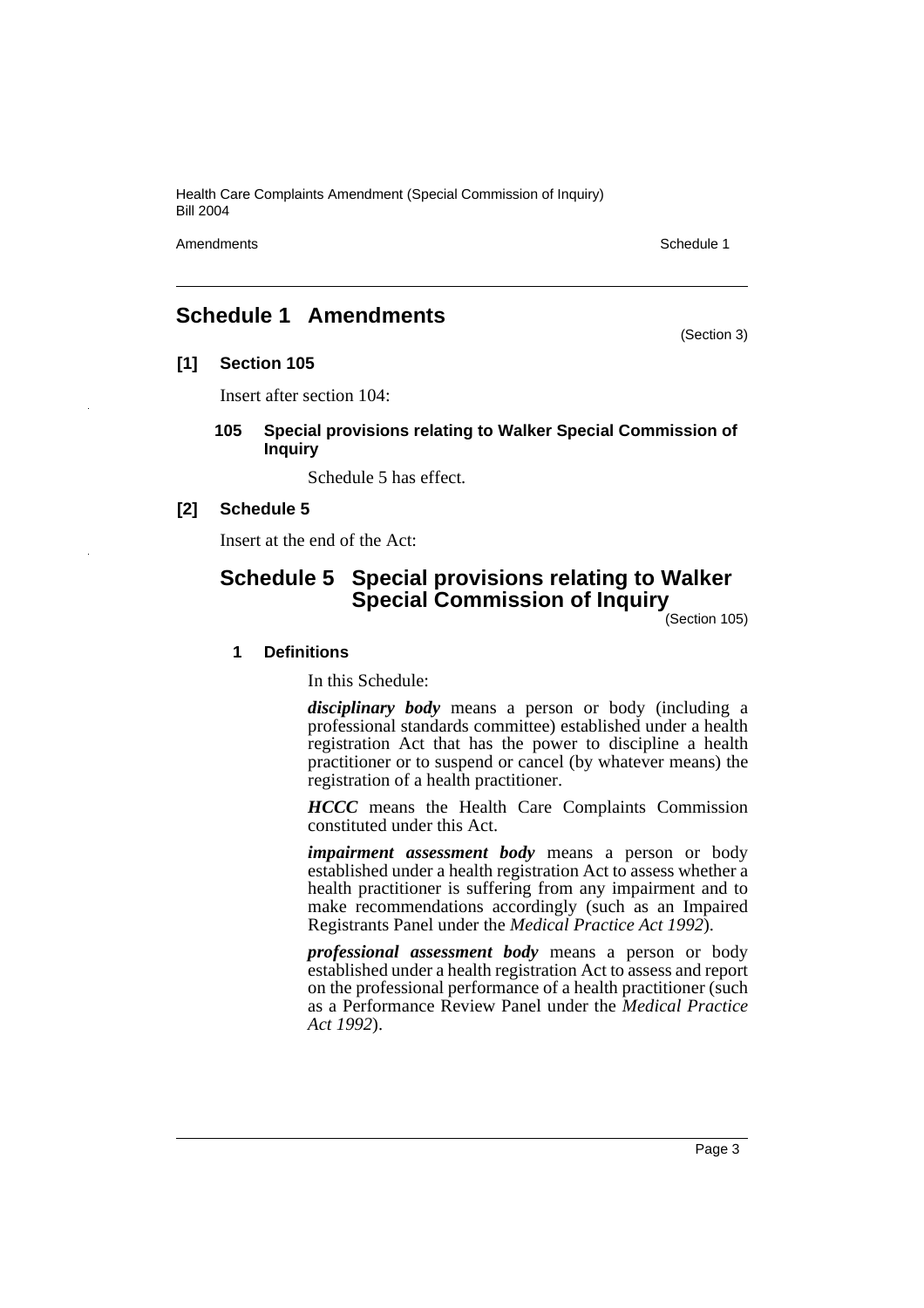Schedule 1 Amendments

*the referred complaints* means the complaints and other matters relating to Campbelltown and Camden Hospitals specified in the commission establishing the Special Commission issued on 11 December 2003, as altered or varied by the Governor from time to time.

*the Special Commission* means the Special Commission of Inquiry established under the *Special Commissions of Inquiry Act 1983* for the purposes of inquiring into and reporting to the Governor on the referred complaints, and includes the Commissioner of the Special Commission.

### **2 Provisions applicable to recommendations for investigation by HCCC**

- (1) This clause applies in respect of a recommendation in a report of the Special Commission that a specified matter in relation to a health practitioner be investigated by the HCCC.
- (2) The HCCC is required to investigate any such matter, without delay, in accordance with this Act and the relevant health registration Act.
- (3) If a recommendation for such an investigation is made:
	- (a) the matter is taken to be a complaint duly made under this Act, and cannot be withdrawn, and
	- (b) the requirements made by this Act or the relevant health registration Act before a complaint is investigated are taken to have been duly complied with, including that:
		- (i) the complaint be verified by statutory declaration, and
		- (ii) the appropriate registration authority has been notified of the complaint, and
		- (iii) the appropriate registration authority has been consulted by the HCCC about whether the complaint should be investigated, and
		- (iv) the HCCC has assessed the complaint for the purposes of determining whether the complaint should be investigated, and
	- (c) the HCCC is required to give the health practitioner such notice of the matter as the HCCC is required under this Act to give a person against whom a complaint is made, and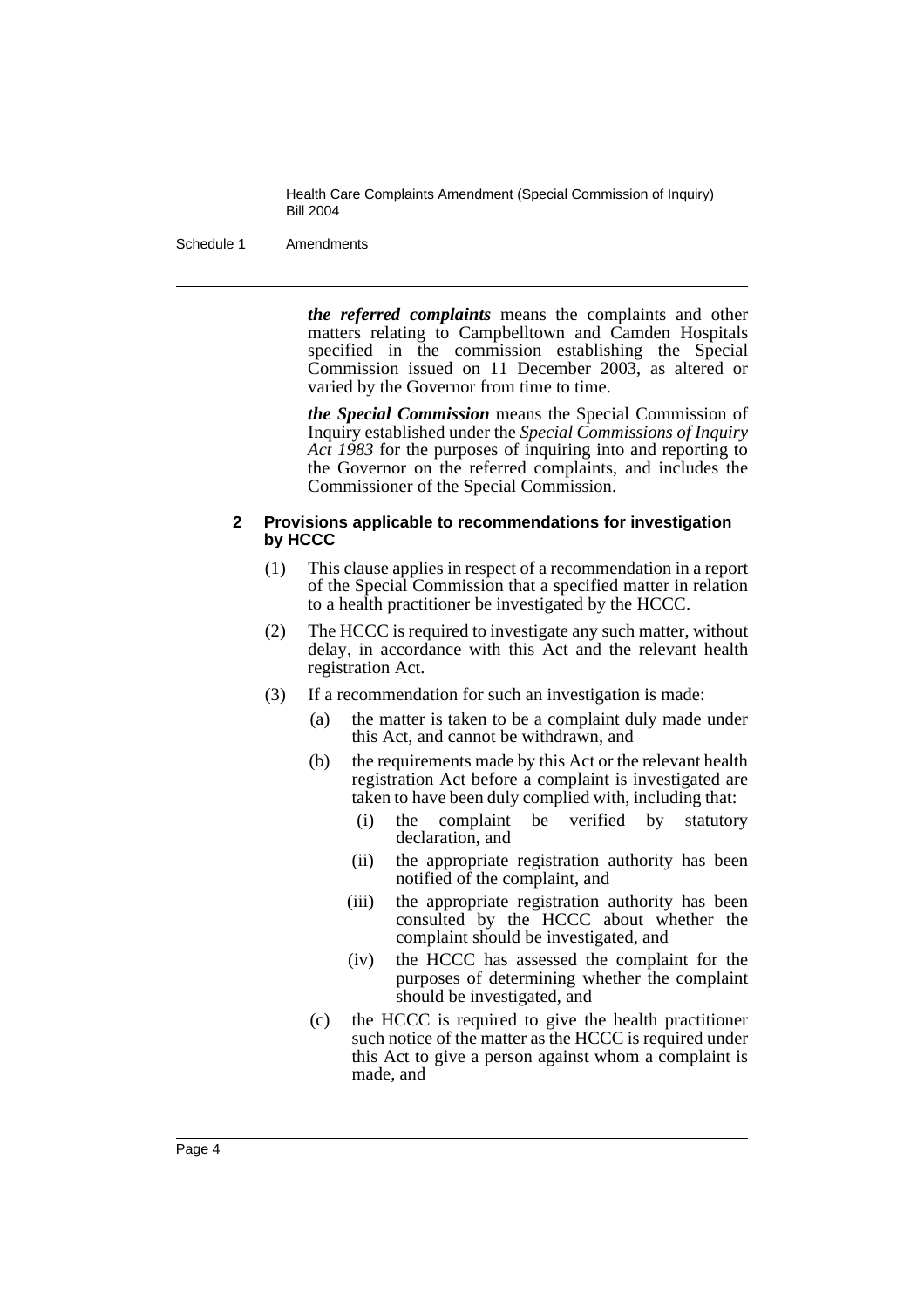Amendments **Schedule 1** and the set of the set of the set of the set of the set of the set of the set of the set of the set of the set of the set of the set of the set of the set of the set of the set of the set of the set

(d) the complainant for the purposes of this Act is taken to be the Director-General of the Department of Health or the person identified in the recommendation as the complainant.

### **3 Provisions applicable to recommendations for referral by HCCC for professional or other assessment**

- (1) This clause applies in respect of a recommendation in a report of the Special Commission that a specified matter in relation to a health practitioner be referred by the HCCC under section 26 of this Act to a registration authority for assessment by an impairment assessment body or a professional assessment body.
- (2) The HCCC is required to refer any such matter, without delay, under section 26 of this Act.
- (3) If a recommendation for such a referral is made, the requirements made by this Act or the relevant health registration Act before the matter is referred for assessment by an impairment assessment body or a professional assessment body are taken to have been duly complied with.

### **4 Provision of documents and other information to relevant agencies by Special Commission**

(1) In this clause:

*relevant agency* means the HCCC, a registration authority, an impairment assessment body or a professional assessment body.

- (2) The Special Commission is authorised to provide a relevant agency with documents or other information obtained by it in the course of its inquiries (but only if the Special Commission is satisfied that it is reasonably necessary to do so to assist the relevant agency to exercise the functions of the relevant agency).
- (3) Information may be provided under this clause despite any Act or law.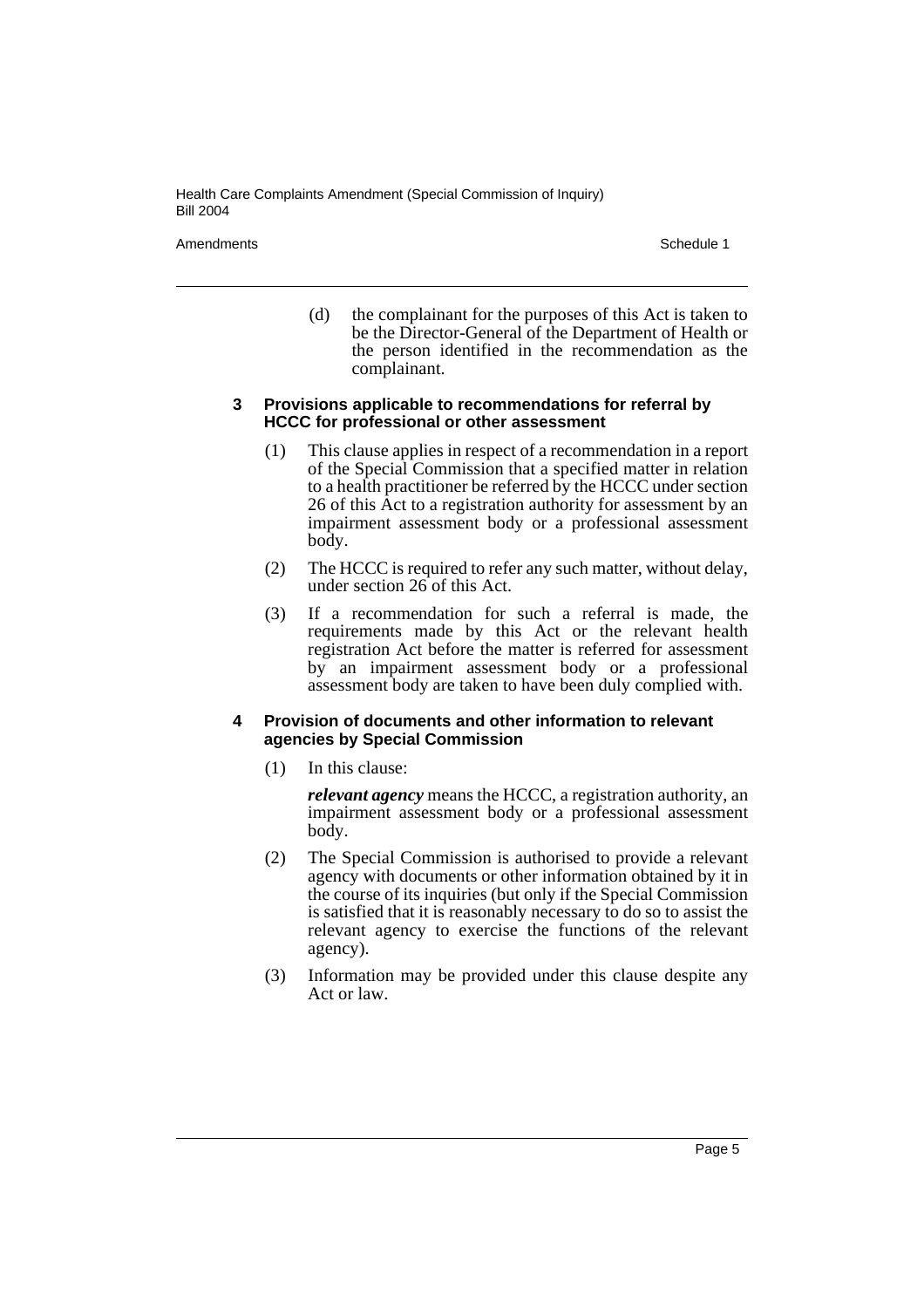Schedule 1 Amendments

### **5 Consideration of report of, and documents or other information used by, Special Commission**

Any matter contained in a report of the Special Commission and any documents or other information taken into account by the Special Commission in making its report:

- (a) may be taken into account by the HCCC in any investigation or other action taken by the HCCC in respect of a health practitioner under this Act or the relevant health registration Act, and
- (b) may be taken into account by any registration authority in any investigation or other action taken by the registration authority in respect of a health practitioner under the relevant health registration Act, and
- (c) may be taken into account by any impairment assessment body or professional assessment body in any assessment of a health practitioner under the relevant health registration Act, and
- (d) may be taken into account by a disciplinary body in any proceedings against a health practitioner under the relevant health registration Act.

### **6 Protection of certain actions relating to Special Commission from challenge**

- (1) For the purposes of this clause, a *protected action* is any action of the HCCC, a disciplinary body, a registration authority, an impairment assessment body or a professional assessment body under this Act or a health registration Act in relation to a health practitioner, being:
	- (a) any investigation or other action that is recommended in a report of the Special Commission, or
	- (b) any prosecution or other action that is taken following the carrying out of any such recommended investigation or other action.
- (2) A protected action may not be:
	- (a) challenged, reviewed, quashed or called into question before any court of law, administrative review body or disciplinary body in any proceedings, or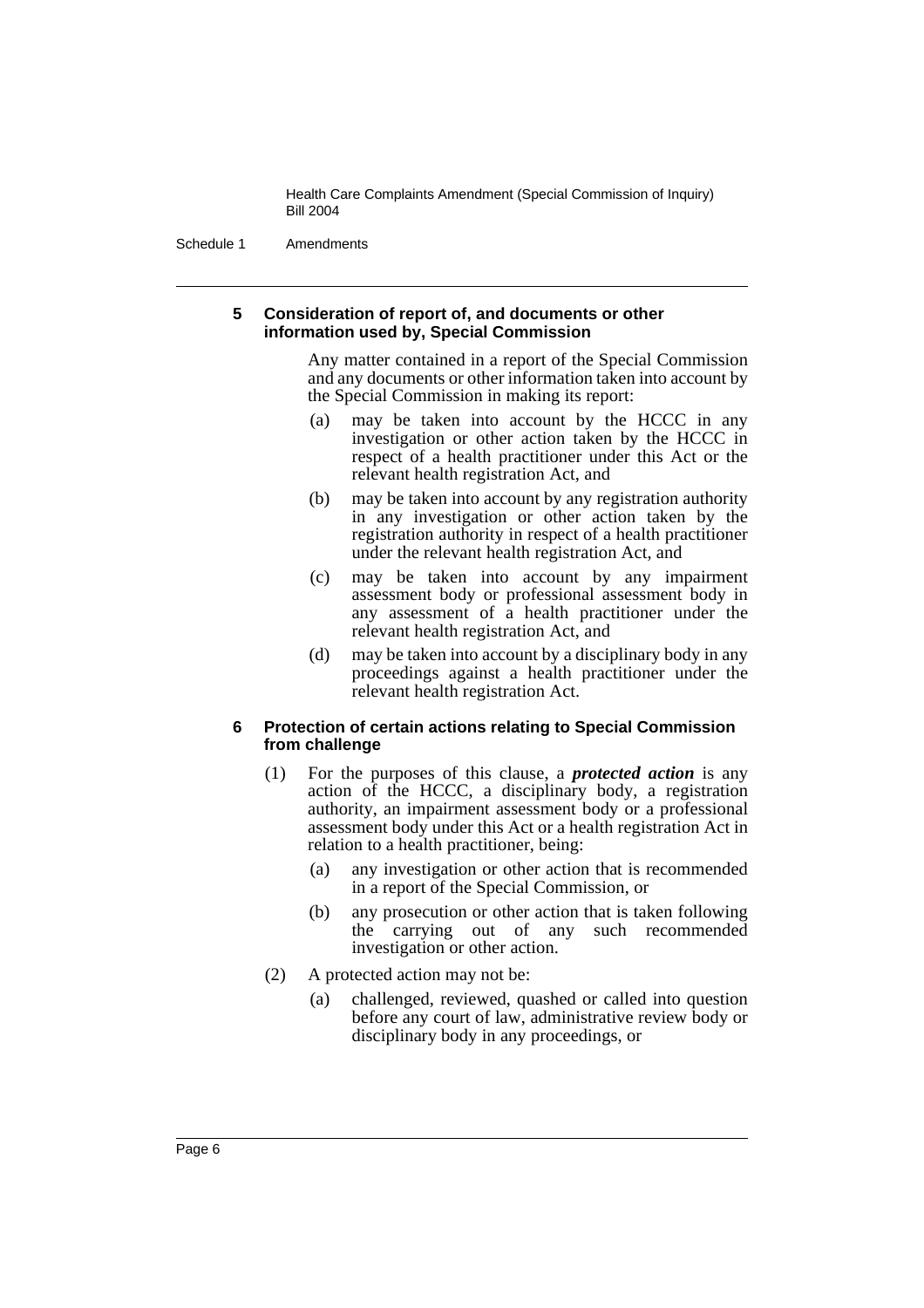Amendments **Schedule 1** and the set of the set of the set of the set of the set of the set of the set of the set of the set of the set of the set of the set of the set of the set of the set of the set of the set of the set

(b) restrained, removed or otherwise affected by any proceedings,

because of the exercise by a designated person of any function with respect to a matter to which that protected action relates.

- (3) Subclause (2) applies whether or not the proceedings relate to any question involving compliance or non-compliance, by a designated person, with the provisions of this Act or a health registration Act or the rules of natural justice (procedural fairness).
- (4) This clause does not affect the generality of section 36 of the *Special Commissions of Inquiry Act 1983*.
- (5) In this clause:

*designated person* means:

- (a) the Special Commission (including the Commissioner of the Special Commission), or
- (b) the HCCC (including the Commissioner of the HCCC), or
- (c) a registration authority, an impairment assessment body or a professional assessment body (or a member of any such body), or
- (d) a complainant, or
- (e) any person assisting or otherwise associated with any of them.

*exercise* of functions includes the purported exercise of functions and the non-exercise or improper exercise of functions.

*proceedings* includes:

- (a) proceedings for an order in the nature of prohibition, certiorari or mandamus or for a declaration or injunction or for any other relief, and
- (b) without limiting paragraph (a), proceedings for a stay of disciplinary or other proceedings, and
- (c) without limiting paragraph (a), proceedings in the exercise of the inherent jurisdiction of the Supreme Court or the jurisdiction conferred by section 23 of the *Supreme Court Act 1970*,

but does not include criminal proceedings.